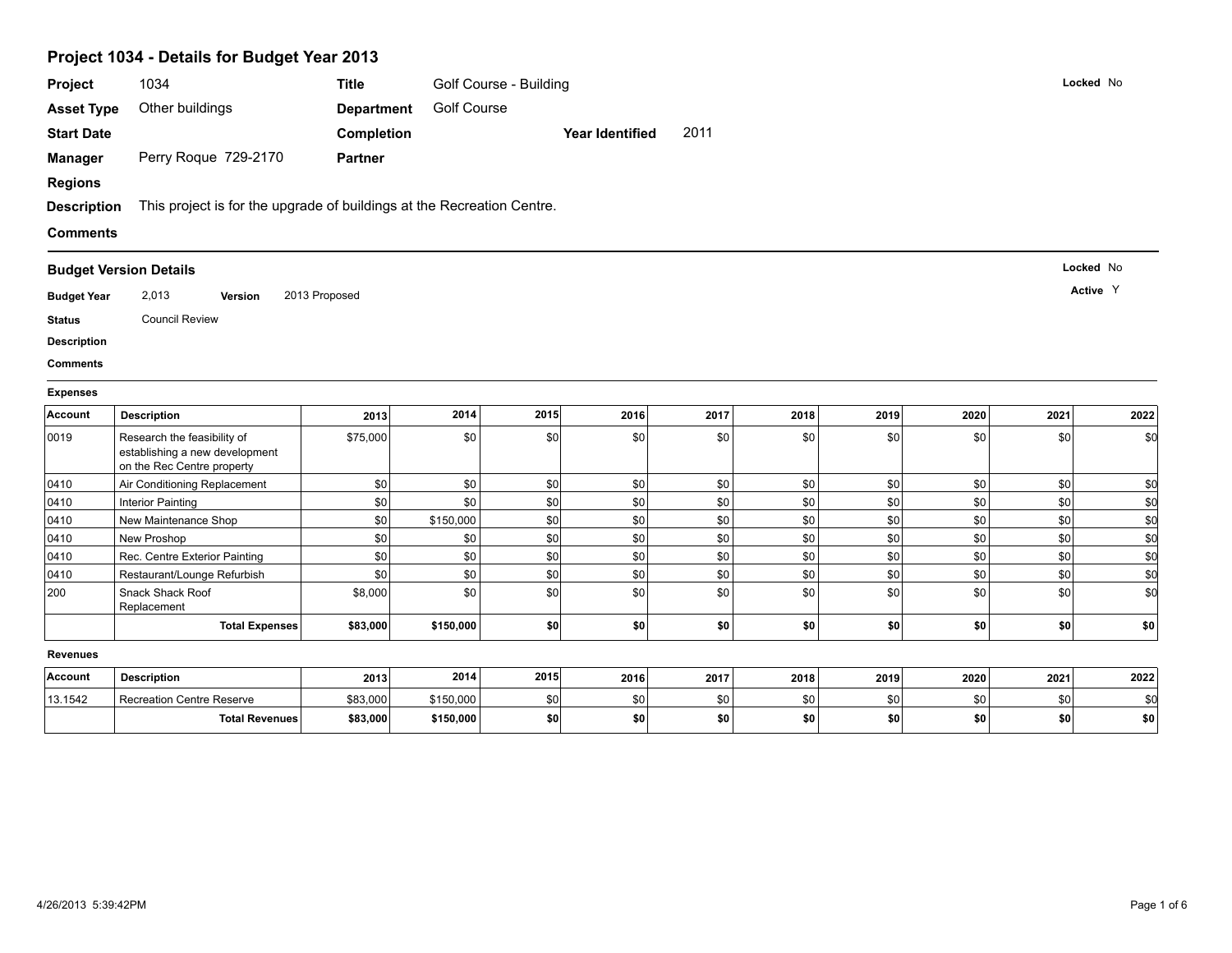### **Ranks**

**Description Value Comment**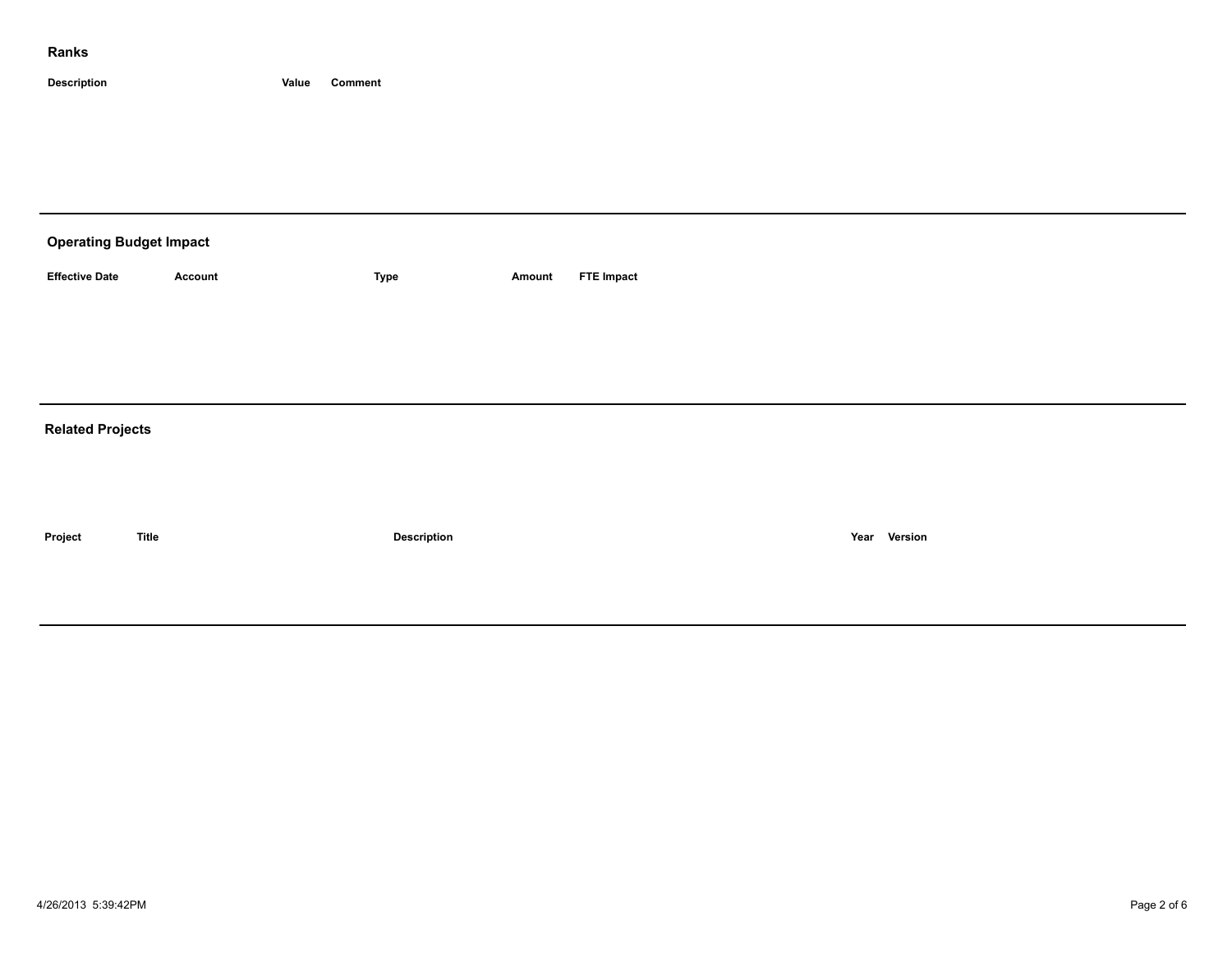## **Project 1032 - Details for Budget Year 2013**

| Project                       | 1032                                                                                                                                                                                                                                                | Title             | Golf Course - Equipment Replacement                                                                                                                                                                                                                                                                                                                                                                                                                                                                                                                                                                                                                                                                                                                                                                                                                              | Locked No |
|-------------------------------|-----------------------------------------------------------------------------------------------------------------------------------------------------------------------------------------------------------------------------------------------------|-------------------|------------------------------------------------------------------------------------------------------------------------------------------------------------------------------------------------------------------------------------------------------------------------------------------------------------------------------------------------------------------------------------------------------------------------------------------------------------------------------------------------------------------------------------------------------------------------------------------------------------------------------------------------------------------------------------------------------------------------------------------------------------------------------------------------------------------------------------------------------------------|-----------|
| <b>Asset Type</b>             | Other machinery and equipmen Department                                                                                                                                                                                                             |                   | <b>Golf Course</b>                                                                                                                                                                                                                                                                                                                                                                                                                                                                                                                                                                                                                                                                                                                                                                                                                                               |           |
| <b>Start Date</b>             |                                                                                                                                                                                                                                                     | <b>Completion</b> | 2011<br><b>Year Identified</b>                                                                                                                                                                                                                                                                                                                                                                                                                                                                                                                                                                                                                                                                                                                                                                                                                                   |           |
| Manager                       | Perry Roque 729-2170                                                                                                                                                                                                                                | <b>Partner</b>    |                                                                                                                                                                                                                                                                                                                                                                                                                                                                                                                                                                                                                                                                                                                                                                                                                                                                  |           |
| <b>Regions</b>                |                                                                                                                                                                                                                                                     |                   |                                                                                                                                                                                                                                                                                                                                                                                                                                                                                                                                                                                                                                                                                                                                                                                                                                                                  |           |
| <b>Description</b>            | This project is for the replacement of golf course equipment.                                                                                                                                                                                       |                   |                                                                                                                                                                                                                                                                                                                                                                                                                                                                                                                                                                                                                                                                                                                                                                                                                                                                  |           |
| <b>Comments</b>               | Equipment list includes:<br>1) Core aerator used for aerating turf with an expected life of 10 years.<br>4) Tee mower used for mowing tees with an expected life of 10 years.<br>10) 22 ball washers are required to outfit the entire golf course. |                   | 2) Greens mower acquired in 2007 used for mowing greens with an expected life of 6 -7 years.<br>3) Rotary mower used for mowing the rough on the course with an expected life of 6 -7 years.<br>5) Utility vehicle acquired in 2005 used for clean up, sand etc with an expected life of 10 years. Also purchased 3 utility vehicles used for beverage<br>services and course marshall in 2010, that also can be used by maintenance staff.<br>6) Fairway mower used for fairways with an expected life of 5 -6 years. Mower purchased in 2009.<br>7) 40, two year old golf carts used for cart rentals to golfers with an expected life of 4 - 5 years.<br>8) Trim & Surround mower used to maintain the surrounds of the greens and trim around. Expected life 10 years.<br>9) Bunker Rake used to rake bunkers throughout the course. Expected life 10 years. |           |
| <b>Budget Version Details</b> |                                                                                                                                                                                                                                                     |                   |                                                                                                                                                                                                                                                                                                                                                                                                                                                                                                                                                                                                                                                                                                                                                                                                                                                                  | Locked No |

#### **Budget Version Details**

**Budget Year Version Active** 2,013 2013 Proposed <sup>Y</sup>

### **Status** Council Review

**Description**

**Comments** To continue the replacement plan at the Rec Centre, scheduled for 2013 area as follows: Trim & Surround mower used to maintain the surrounds of the greens and trim around tee boxes. Expected life 10 years. Bunker Rake used to rake bunkers throughout the course. It has been quite some time since this piece of equipment has been purchased. Expected life 10 years. Ball washers have not been purchased for a number of years and the current ones need replacement. 22 ball washers are required to outfit the entire golf course in 2013

#### **Expenses**

| Account | <b>Description</b>     | 2013     | 2014      | 2015     | 2016     | 2017     | 2018      | 2019     | 2020             | 2021             | 2022      |
|---------|------------------------|----------|-----------|----------|----------|----------|-----------|----------|------------------|------------------|-----------|
| 0410    | <b>Ball Washers</b>    | \$10,000 | \$0       | \$0      | \$0      | \$0      | \$0       | \$0      | \$0              | \$0              |           |
| 0410    | <b>Bunker Rake</b>     | \$15,000 | \$0       |          |          | \$0      | \$0       | \$0      | \$0              | \$0              |           |
| 0410    | Core Aerator           | \$0      | \$0       |          | \$0      | \$40,000 | \$0       | \$0      | \$0              | \$0              |           |
| 0410    | Fairway mower          | \$0      | \$0       |          | \$0      | \$75,000 | \$0       | \$0      | \$0              | \$0              |           |
| 0410    | Golf Carts (40)        | \$0      | \$150,000 |          | \$0      | \$0      | \$200,000 | \$0      | \$0              | \$0 <sub>1</sub> | \$200,000 |
| 0410    | <b>Greens Mower</b>    | \$0      | \$0       | \$40,000 |          | \$0      | \$0       | \$0      | \$50,000         | \$0              |           |
| 0410    | <b>Rotary Mower</b>    | \$0      | \$0       | \$0      | \$25,000 | \$0      | \$0       | \$0      | \$0              | \$0              |           |
| 0410    | Tee Mower              | \$0      | \$0       | \$0      | \$0      | \$0      | \$0       | \$50,000 | \$0              | \$0              |           |
| 0410    | <b>Top Dresser</b>     | \$0      | \$0       |          | \$0      | \$0      | \$0       | \$0      | \$0              | \$0              |           |
| 0410    | Trim & Surround Mower  | \$40,000 | \$0       | \$0      | \$0      | \$0      | \$0       | \$0      | \$0              | \$50,000         |           |
| 0410    | <b>Utility Vehicle</b> | \$0      | \$0       | \$10,000 | \$0      | \$0      | \$0       | \$0      | \$0 <sub>1</sub> | \$0              | \$0       |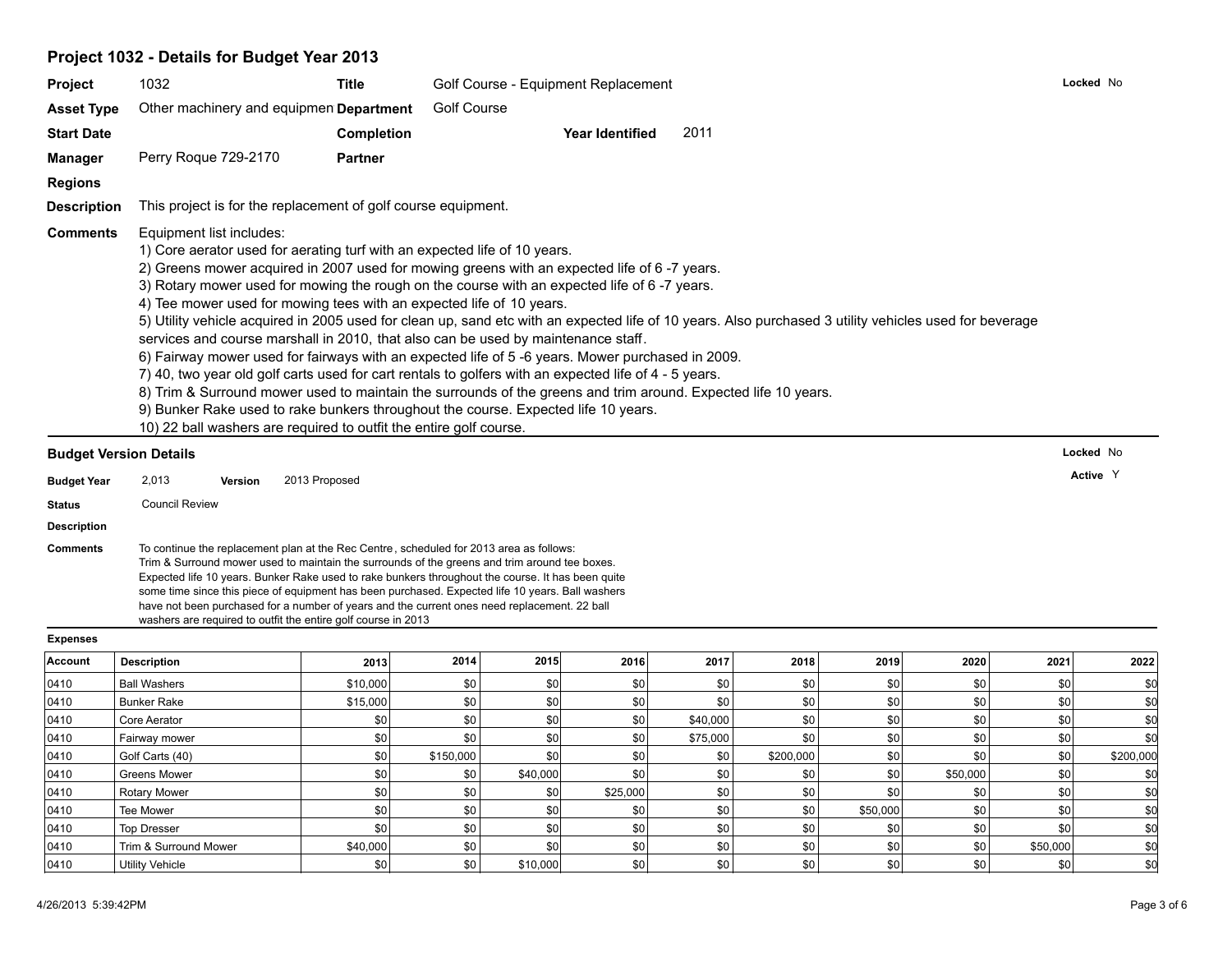|                         | Total Expenses                 | \$65,000    | \$150,000          | \$50,000 | \$25,000          | \$115,000 | \$200,000 | \$50,000     | \$50,000 | \$50,000 | \$200,000 |
|-------------------------|--------------------------------|-------------|--------------------|----------|-------------------|-----------|-----------|--------------|----------|----------|-----------|
| <b>Revenues</b>         |                                |             |                    |          |                   |           |           |              |          |          |           |
| Account                 | Description                    | 2013        | 2014               | 2015     | 2016              | 2017      | 2018      | 2019         | 2020     | 2021     | 2022      |
| 13.1542                 | Recreation Centre Reserve      | \$65,000    | \$150,000          | \$50,000 | \$25,000          | \$115,000 | \$200,000 | \$50,000     | \$50,000 | \$50,000 | \$200,000 |
|                         | <b>Total Revenues</b>          | \$65,000    | \$150,000          | \$50,000 | \$25,000          | \$115,000 | \$200,000 | \$50,000     | \$50,000 | \$50,000 | \$200,000 |
| Ranks                   |                                |             |                    |          |                   |           |           |              |          |          |           |
| <b>Description</b>      | Value                          | Comment     |                    |          |                   |           |           |              |          |          |           |
|                         |                                |             |                    |          |                   |           |           |              |          |          |           |
|                         |                                |             |                    |          |                   |           |           |              |          |          |           |
|                         |                                |             |                    |          |                   |           |           |              |          |          |           |
|                         |                                |             |                    |          |                   |           |           |              |          |          |           |
|                         |                                |             |                    |          |                   |           |           |              |          |          |           |
|                         |                                |             |                    |          |                   |           |           |              |          |          |           |
|                         | <b>Operating Budget Impact</b> |             |                    |          |                   |           |           |              |          |          |           |
| <b>Effective Date</b>   | Account                        | <b>Type</b> |                    | Amount   | <b>FTE Impact</b> |           |           |              |          |          |           |
|                         |                                |             |                    |          |                   |           |           |              |          |          |           |
|                         |                                |             |                    |          |                   |           |           |              |          |          |           |
|                         |                                |             |                    |          |                   |           |           |              |          |          |           |
|                         |                                |             |                    |          |                   |           |           |              |          |          |           |
|                         |                                |             |                    |          |                   |           |           |              |          |          |           |
| <b>Related Projects</b> |                                |             |                    |          |                   |           |           |              |          |          |           |
|                         |                                |             |                    |          |                   |           |           |              |          |          |           |
|                         |                                |             |                    |          |                   |           |           |              |          |          |           |
|                         |                                |             |                    |          |                   |           |           |              |          |          |           |
|                         |                                |             |                    |          |                   |           |           |              |          |          |           |
| Project                 | <b>Title</b>                   |             | <b>Description</b> |          |                   |           |           | Year Version |          |          |           |
|                         |                                |             |                    |          |                   |           |           |              |          |          |           |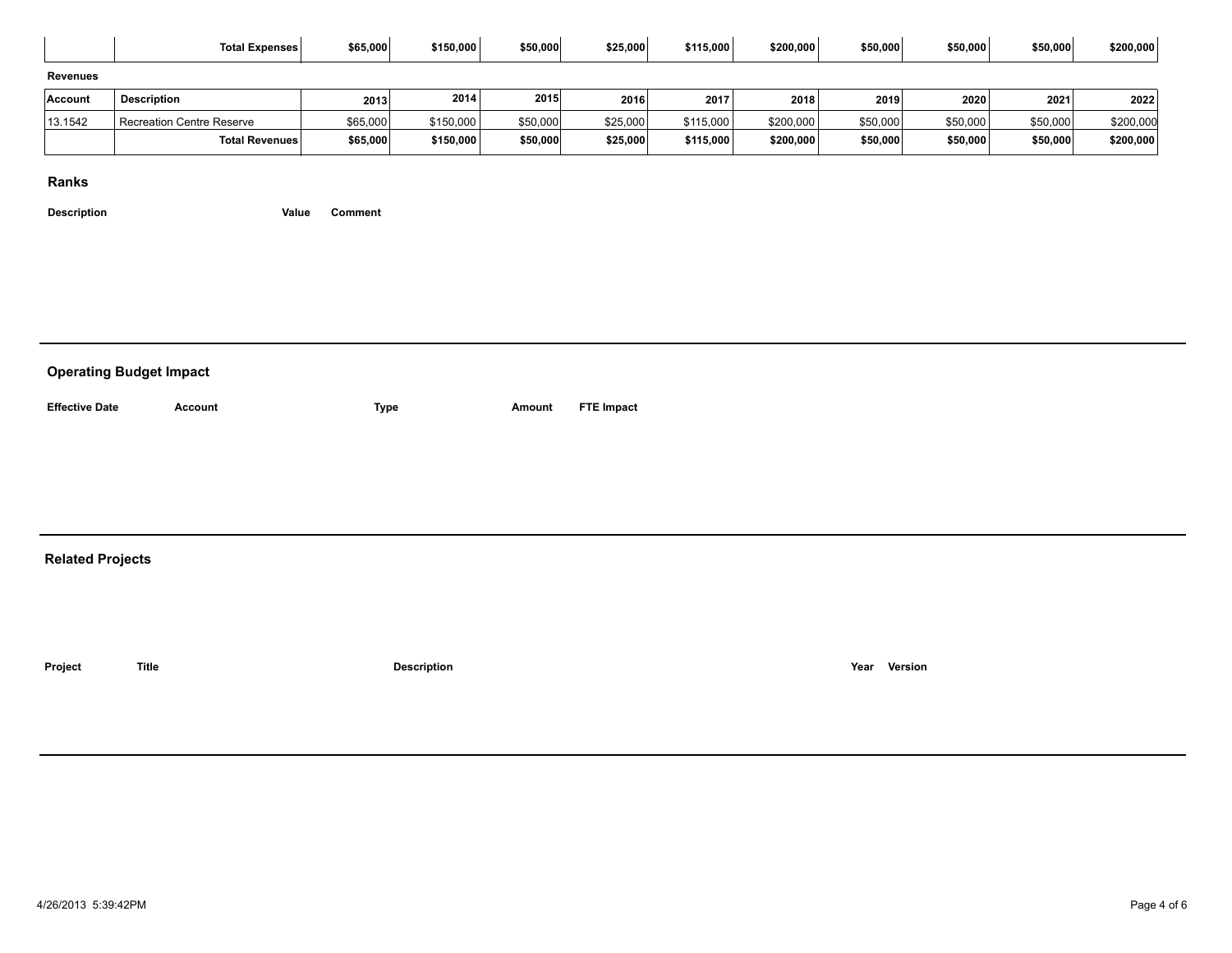# **Project 1033 - Details for Budget Year 2013**

| Project            | 1033                                                                                                                                                                                                                                                                                                                                                                                                                                                                                                                                                                                                                                                                                                            | <b>Title</b>   |                    | Golf Course - Grounds  |                        |          |                      |          |          |                      | Locked No          |
|--------------------|-----------------------------------------------------------------------------------------------------------------------------------------------------------------------------------------------------------------------------------------------------------------------------------------------------------------------------------------------------------------------------------------------------------------------------------------------------------------------------------------------------------------------------------------------------------------------------------------------------------------------------------------------------------------------------------------------------------------|----------------|--------------------|------------------------|------------------------|----------|----------------------|----------|----------|----------------------|--------------------|
| <b>Asset Type</b>  | Outdoor recreational facilities st Department                                                                                                                                                                                                                                                                                                                                                                                                                                                                                                                                                                                                                                                                   |                | <b>Golf Course</b> |                        |                        |          |                      |          |          |                      |                    |
| <b>Start Date</b>  |                                                                                                                                                                                                                                                                                                                                                                                                                                                                                                                                                                                                                                                                                                                 | Completion     |                    |                        | <b>Year Identified</b> | 2011     |                      |          |          |                      |                    |
| <b>Manager</b>     | Perry Roque 729-2170                                                                                                                                                                                                                                                                                                                                                                                                                                                                                                                                                                                                                                                                                            | <b>Partner</b> |                    |                        |                        |          |                      |          |          |                      |                    |
| <b>Regions</b>     |                                                                                                                                                                                                                                                                                                                                                                                                                                                                                                                                                                                                                                                                                                                 |                |                    |                        |                        |          |                      |          |          |                      |                    |
| <b>Description</b> | This project is for maintenance of the Recreation Centre grounds.                                                                                                                                                                                                                                                                                                                                                                                                                                                                                                                                                                                                                                               |                |                    |                        |                        |          |                      |          |          |                      |                    |
| <b>Comments</b>    | Includes:<br>1) Rebuilding of the golf course greens. This item is part of an ongoing program of greens rehabilitation which will continue until all greens are<br>completed to USGA standards. Greens that need to be reconstructed are #12, 13, 14, 17 and 18 (2014 - 2016).<br>2) As part of the ongoing rejuvenation of the golf course, cart paths are scheduled for paving and repaving as required. Cart path paving will occur<br>every 2 years beginning 2013.<br>3) As part of the ongoing rejuvenation of the golf course, drainage and landscaping throughout the course is continually scheduled. This is required<br>to keep up to general maintenance issues and innovative golf course designs. |                |                    |                        |                        |          |                      |          |          |                      |                    |
|                    | <b>Budget Version Details</b>                                                                                                                                                                                                                                                                                                                                                                                                                                                                                                                                                                                                                                                                                   |                |                    |                        |                        |          |                      |          |          |                      | Locked No          |
| <b>Budget Year</b> | 2,013<br>Version                                                                                                                                                                                                                                                                                                                                                                                                                                                                                                                                                                                                                                                                                                | 2013 Proposed  |                    |                        |                        |          |                      |          |          |                      | Active Y           |
|                    |                                                                                                                                                                                                                                                                                                                                                                                                                                                                                                                                                                                                                                                                                                                 |                |                    |                        |                        |          |                      |          |          |                      |                    |
|                    |                                                                                                                                                                                                                                                                                                                                                                                                                                                                                                                                                                                                                                                                                                                 |                |                    |                        |                        |          |                      |          |          |                      |                    |
| <b>Status</b>      | <b>Council Review</b>                                                                                                                                                                                                                                                                                                                                                                                                                                                                                                                                                                                                                                                                                           |                |                    |                        |                        |          |                      |          |          |                      |                    |
| <b>Description</b> |                                                                                                                                                                                                                                                                                                                                                                                                                                                                                                                                                                                                                                                                                                                 |                |                    |                        |                        |          |                      |          |          |                      |                    |
| <b>Comments</b>    |                                                                                                                                                                                                                                                                                                                                                                                                                                                                                                                                                                                                                                                                                                                 |                |                    |                        |                        |          |                      |          |          |                      |                    |
| <b>Expenses</b>    |                                                                                                                                                                                                                                                                                                                                                                                                                                                                                                                                                                                                                                                                                                                 |                |                    |                        |                        |          |                      |          |          |                      |                    |
| <b>Account</b>     | <b>Description</b>                                                                                                                                                                                                                                                                                                                                                                                                                                                                                                                                                                                                                                                                                              | 2013           | 2014               | 2015                   | 2016                   | 2017     | 2018                 | 2019     | 2020     | 2021                 | 2022               |
| 0410               | <b>Expand Tee Boxes</b>                                                                                                                                                                                                                                                                                                                                                                                                                                                                                                                                                                                                                                                                                         | \$0            | \$0                | \$0                    | \$0                    | \$0      | \$0                  | \$0      | \$0      | \$0                  | \$d                |
| 0410               | <b>Relocate Putting Green</b>                                                                                                                                                                                                                                                                                                                                                                                                                                                                                                                                                                                                                                                                                   | \$0            | \$0                | \$0                    | \$0                    | \$0      | \$0                  | \$0      | \$0      | \$0                  | \$d                |
| 200                | Cart path paving                                                                                                                                                                                                                                                                                                                                                                                                                                                                                                                                                                                                                                                                                                | \$20,000       | \$0                | \$20,000               | \$0                    | \$20,000 | \$0                  | \$20,000 | \$0      | \$30,000             | \$0                |
| 200                | Drainage & Landscaping                                                                                                                                                                                                                                                                                                                                                                                                                                                                                                                                                                                                                                                                                          | \$20,000       | \$20,000           | \$20,000               | \$20,000               | \$20,000 | \$20,000             | \$30,000 | \$30,000 | \$30,000             | \$d                |
| 200                | Rebuild Green - #12                                                                                                                                                                                                                                                                                                                                                                                                                                                                                                                                                                                                                                                                                             | \$0            | \$0                | \$40,000               | \$0                    | \$0      | \$0                  | \$0      | \$0      | \$0                  | \$d                |
| 200                | Rebuild Green - #13                                                                                                                                                                                                                                                                                                                                                                                                                                                                                                                                                                                                                                                                                             | \$0            | \$40,000           | \$0                    | \$0                    | \$0      | \$0                  | \$0      | \$0      | \$0                  | \$d                |
|                    | Rebuild Green - #14                                                                                                                                                                                                                                                                                                                                                                                                                                                                                                                                                                                                                                                                                             | \$0            |                    | \$0                    | \$0                    | \$0      | \$0                  | \$0      | \$0      | \$0                  | \$d                |
| 200<br>200         |                                                                                                                                                                                                                                                                                                                                                                                                                                                                                                                                                                                                                                                                                                                 | \$0            | \$40,000<br>\$0    | \$40,000               | \$0                    | \$0      | \$0                  | \$0      | \$0      | \$0                  |                    |
|                    | Rebuild Green - #17<br>Rebuild Green - #18                                                                                                                                                                                                                                                                                                                                                                                                                                                                                                                                                                                                                                                                      | \$0            | \$0                | \$0                    | \$40,000               | \$0      | \$0                  | \$0      | \$0      | \$0                  | \$d<br>\$d         |
| 200                | <b>Total Expenses</b>                                                                                                                                                                                                                                                                                                                                                                                                                                                                                                                                                                                                                                                                                           | \$40,000       | \$100,000          | \$120,000              | \$60,000               | \$40,000 | \$20,000             | \$50,000 | \$30,000 | \$60,000             |                    |
| <b>Revenues</b>    |                                                                                                                                                                                                                                                                                                                                                                                                                                                                                                                                                                                                                                                                                                                 |                |                    |                        |                        |          |                      |          |          |                      |                    |
| Account            | <b>Description</b>                                                                                                                                                                                                                                                                                                                                                                                                                                                                                                                                                                                                                                                                                              | 2013           | 2014               | 2015                   | 2016                   | 2017     | 2018                 | 2019     | 2020     | 2021                 |                    |
| 13.1542            |                                                                                                                                                                                                                                                                                                                                                                                                                                                                                                                                                                                                                                                                                                                 | \$40,000       | \$100,000          |                        | \$60,000               | \$40,000 |                      | \$50,000 | \$30,000 |                      | \$0<br>2022<br>\$d |
|                    | Recreation Centre Reserve<br><b>Total Revenues</b>                                                                                                                                                                                                                                                                                                                                                                                                                                                                                                                                                                                                                                                              | \$40,000       | \$100,000          | \$120,000<br>\$120,000 | \$60,000               | \$40,000 | \$20,000<br>\$20,000 | \$50,000 | \$30,000 | \$60,000<br>\$60,000 | \$0                |